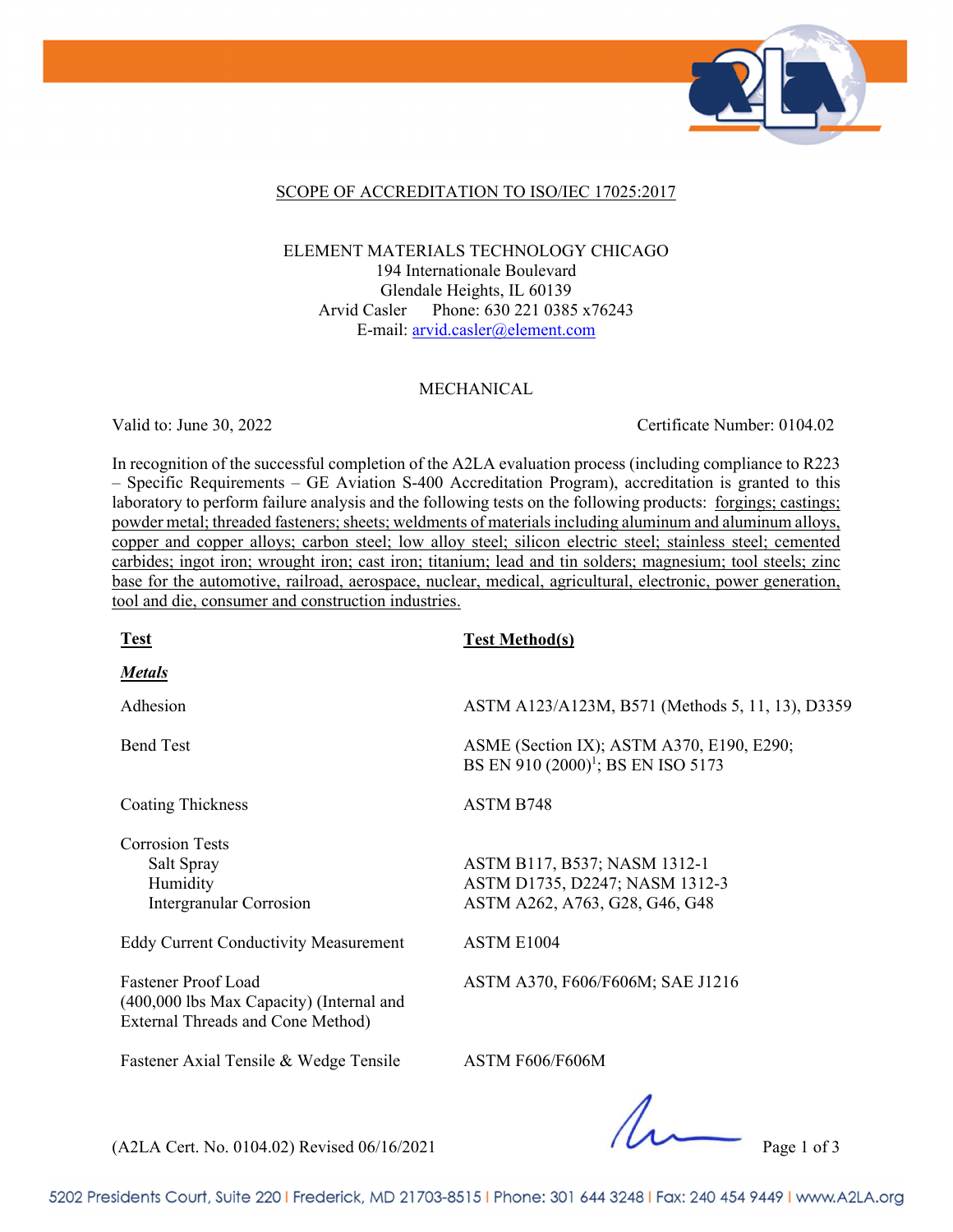*Metals Continued* 

Hardenability ASTM A255

### Hardness

Rockwell (A, B, C, E, F, 15N, 30N, 45N, 15T, 30T, 45T) Brinell (500 and 3000) kgf ASTM A370, E10 Microhardness – Knoop and Vickers (25 to 1000) gf Macrohardness – Vickers  $(5 \text{ and } 10)$  kgf ASTM E92

Heat Treat (Raw Material) AMS 2750E

Impact Testing (Charpy and Izod)  $(-320 \text{ to } 450)$  °F

Metallographic Evaluation Case Depth ASTM F2328; SAE J423 Delta Ferrite Determination AMS 2315

Microetch ASTM E407 Plating Thickness ASTM B487 Preparation ASTM E3 Volume Fraction by Point Count ASTM E562, A800/A800M

Tap Density<br>
Volume of Apparent Density<br>
(A2LA Cert. No. 0104.02) Revised 06/16/2021<br>
Page 2 of 3 Powder Characterization Apparent Density (Carney) ASTM B417 Apparent Density (Hall) ASTM B212 Apparent Density (Scott) ASTM B329 Carney Flow Rate ASTM B964 Flow Rate (Hall) ASTM B213 Metal Powder Sampling ASTM B215 Particle Size Distribution by Sieve ASTM B214 Tap Density ASTM B527 Volume of Apparent Density ASTM B873

Fillet Fracture Test AWS B2.1/B2.1M, D1.1/D1.1M, D1.3/D1.3M, D14.1/14.1M; ASME (Section IX); MIL-STD 1595  $(1998)^{1}$ 

ASTM A370, A623, B294, E18, F606/606M; NASM 1312-6 ASTM E384; NASM 1312-6

ASTM A370, E23; BS EN ISO 148-1; BS EN 10045-1  $(2001)^1$ 

Alpha Case ASTM F136; SOP 02-11-S007 Depth of Decarburization  $\blacksquare$  ASTM E1077; SAE J121  $(2013)^1$ , J419, F2328 Discontinuities (Surface) ASTM F788, F812; ISO 6157; SAE J122,  $J123$   $(2012)^1$ ,  $J1061$ Grain Size **ASTM E112**, E930, E1181 Inclusions in Steel ASTM E45 (Methods A&D), E1245; SAE J422 Macroetch ASTM A561, A604/A604M, E381, E340; ASME (Section IX)

Microstructure Evaluation ASTM A247, A892, E1268; ASM Metals HBK, Vol. 9

Passivation Testing Testing ASTM A380/A380M, A967/A967M, F1089

Peel ASME (Section IX)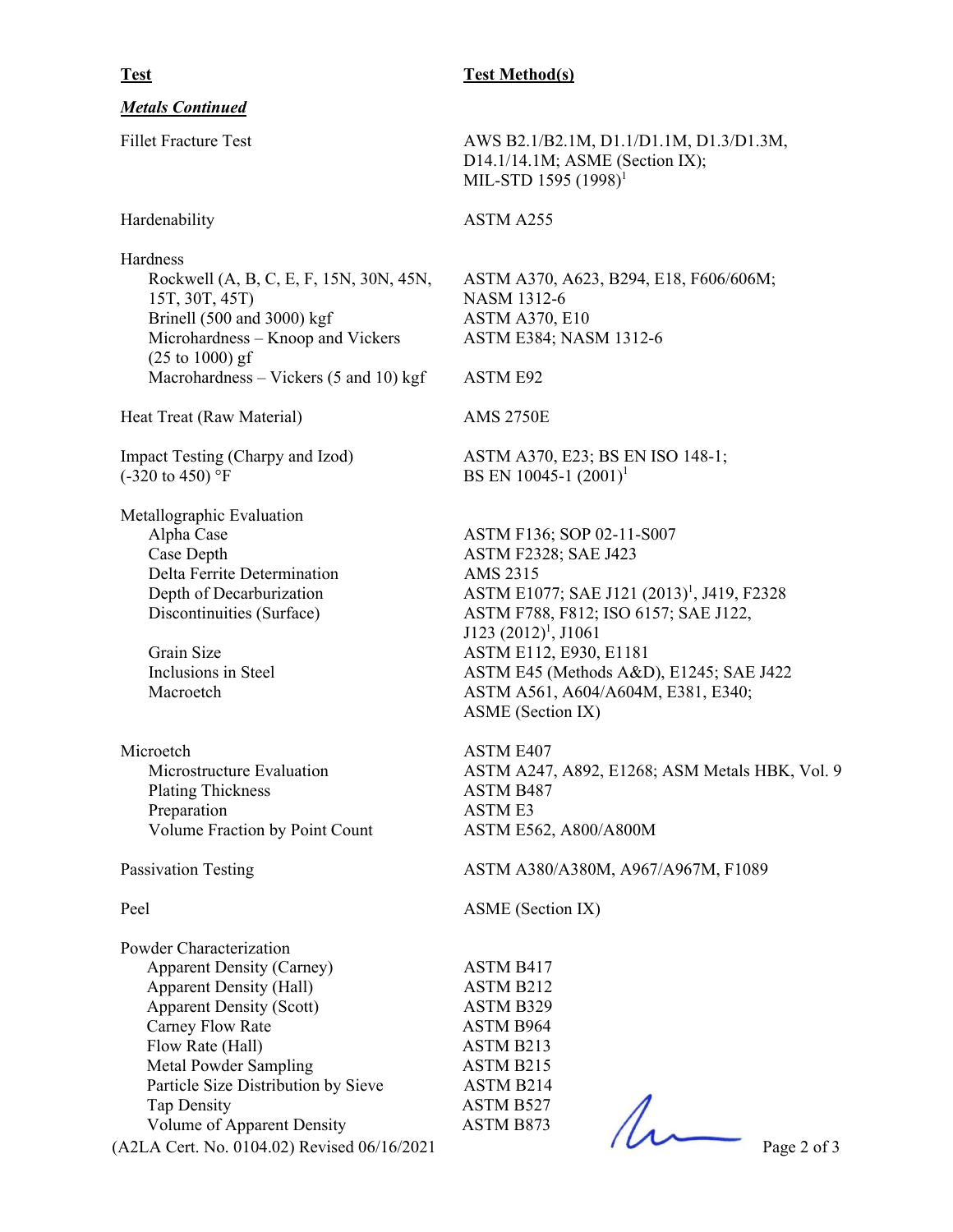| <b>Test</b>                                                                        | <b>Test Method(s)</b>                                                                                                                                                                                                                                                                                                             |
|------------------------------------------------------------------------------------|-----------------------------------------------------------------------------------------------------------------------------------------------------------------------------------------------------------------------------------------------------------------------------------------------------------------------------------|
| <b>Metals Continued</b>                                                            |                                                                                                                                                                                                                                                                                                                                   |
| <b>SEM/EDS</b>                                                                     | <b>ASTM B748, E1508</b>                                                                                                                                                                                                                                                                                                           |
| Shear - Single                                                                     | ASTM F606/F606M                                                                                                                                                                                                                                                                                                                   |
| Shear - Double                                                                     | ASTM B769; NASM 1312-13                                                                                                                                                                                                                                                                                                           |
| <b>Stress Rupture</b>                                                              | <b>ASTM E139, E292</b>                                                                                                                                                                                                                                                                                                            |
| <b>Surface Roughness</b>                                                           | ASME B46.1                                                                                                                                                                                                                                                                                                                        |
| Tension                                                                            | ASTM A48/A48M, A370, B557, E8, F606/606M;<br>BS EN 10002-1 (2000) <sup>1</sup> ; BS EN ISO 6892-1;<br><b>NASM 1312-8</b>                                                                                                                                                                                                          |
| n-Value (Strain Hardening Exponent)                                                | ASTM E646                                                                                                                                                                                                                                                                                                                         |
| R-Value (Plastic Strain Ratio)                                                     | ASTM E517                                                                                                                                                                                                                                                                                                                         |
| Tension – Elevated Temperature                                                     | ASTM E21; BS EN 10002-5 $(2000)^1$ ;<br>BS EN ISO 6892-2; NASM 1312-18                                                                                                                                                                                                                                                            |
| Fracture Toughness (K, J and CTOD)                                                 | ASTM E399, E1290; BS 7448-1 (1999) <sup>1</sup> , 7448-2<br>$(2010)^1$ , 7448-4                                                                                                                                                                                                                                                   |
| Torque                                                                             | ASME B18.16.6; IFI 100/107, 125; SAE J174                                                                                                                                                                                                                                                                                         |
| Water Immersion                                                                    | ASTM D870                                                                                                                                                                                                                                                                                                                         |
| Weld Procedure and Welder Qualification<br>(Visual, Mechanical and Metallographic) | ASME (Section IX); AWS B2.1, D1.1/D1.1M,<br>D1.2/D1.2M, D1.3/D1.3M, D1.5/D1.5M,<br>D14.1/D14.1M, D15.1/D15.1M, D17.1/D17.1M,<br>D17.2/D17.2M; AMS W6858, 1595(2002) <sup>1</sup> ; API 1104,<br>5L; BS EN 1321(2013) <sup>1</sup> , 288-3(2004) <sup>1</sup> ; BS EN ISO<br>5817, 15614-1, 15620; MIL-STD-1595(1998) <sup>1</sup> |
| Failure Analysis                                                                   | Using ASM Handbook Vol 11 and the methods listed on<br>scopes.                                                                                                                                                                                                                                                                    |

 $<sup>1</sup>$  This laboratory's scope contains withdrawn or superseded methods. As a clarifier, this indicates that the</sup> applicable method itself has been withdrawn or is now considered "historical" and not that the laboratory's accreditation for the method has been withdrawn.

 $(A2LA$  Cert. No. 0104.02) Revised 06/16/2021 Page 3 of 3